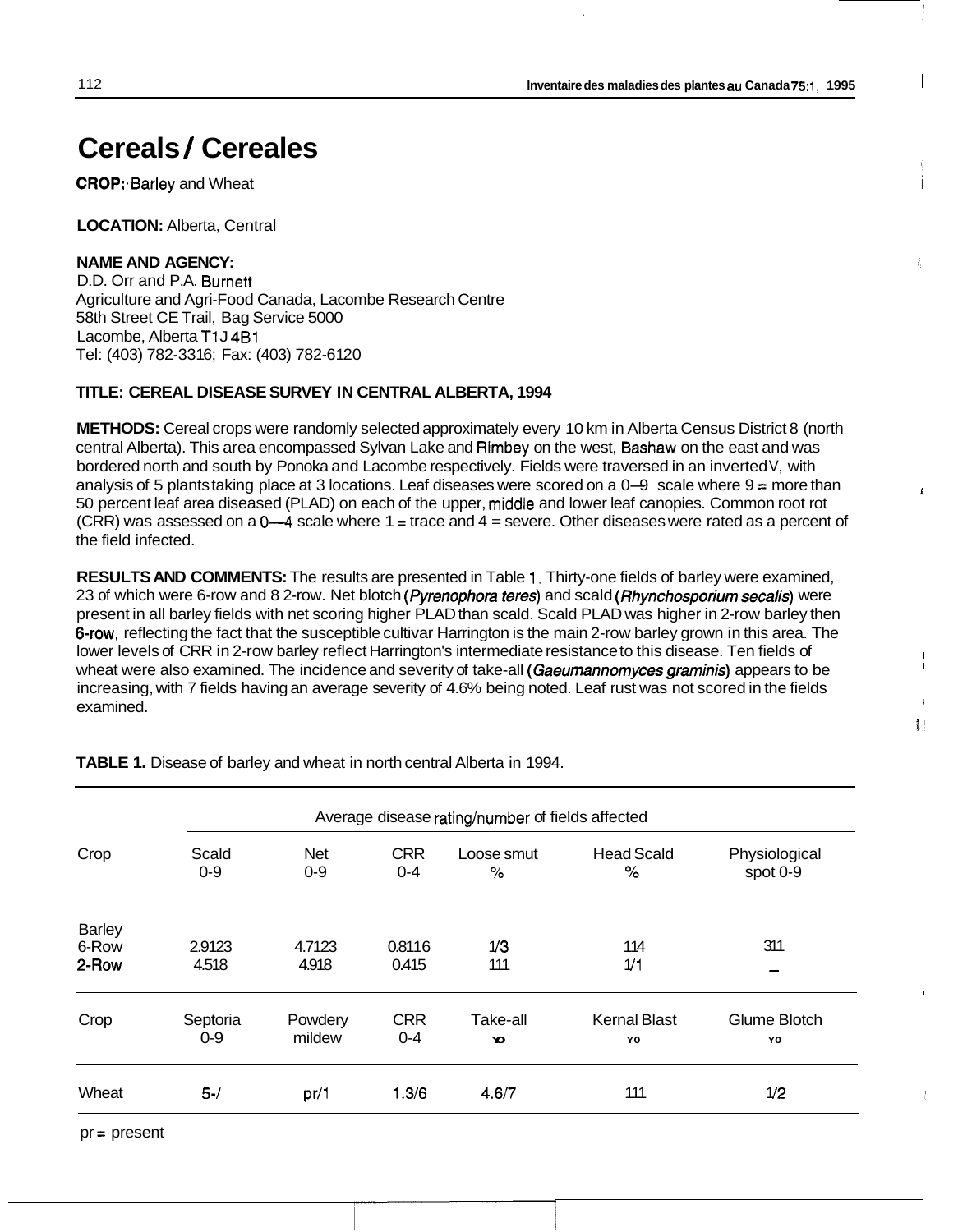**CROP:** Barley, *Hordeum vu/gare* L.

**LOCATION:** Manitoba

#### **NAME AND AGENCY:**

\ *i* 

*II* 

i

I

A. Tekauz, J. Gilbert, E. Mueller, R. Kaethler and U. Kromer Agriculture and Agri-Food Canada, Winnipeg Research Centre 195 Dafoe Road, Winnipeg, Manitoba R3T 2M9 Tel: (204) 983-0944; Fax: (204) 983-4604

# **TITLE: FOLIAR AND HEAD DISEASES OF BARLEY IN MANITOBA IN 1994**

**METHODS:** Fields of barley in southern Manitoba were surveyed for foliar and head disease incidence and severity between July 18 and August 11, 1994. The 76 fields (59 six-rowed, 17 two-rowed) were selected at were assessed on 10 or more plants along a diamond-shaped transect about 50 m long begun a few paces from the field edge. Disease levels were estimated in both the upper (flag and penultimate leaves) and lower crop canopies using a five category scale: 0 (no visible symptoms), trace **(~5%** leaf area affected), slight (5-15%), moderate (16—40%) and severe (41--100%). Samples of infected leaves were collected at all sites for subsequent pathogen isolation and identification. Leaves were stored in paper envelopes for two months prior to placing small surface-sterilized leaf sections in Petri dish moist chambers to promote sporulation. When symptoms of fusarium head blight (FHB) were present, counts of four sub-samples totalling at least 100 heads were made to determine severity. random along the survey routes depending on crop frequency and availability. Disease incidence and severity

**RESULTS AND DISCUSSION:** Moisture generally was plentiful throughout southern Manitoba in 1994 while temperatures were somewhat cooler than normal. These conditions were conducive to the development of both foliar and head diseases in barley. Leaf spot symptoms were evident in all fields sampled (Fig. 1). Severity levels on upper leaves were trace to slight in 66% of fields and moderate or severe in 34%. On lower leaves, these severities were found in 17% and 83% of fields, respectively. This suggests that yield losses of 10--20% could be expected in about one third of fields. As observed in 1993, disease severity levels were considerably higher in fields that had likely been re-planted to barley, in comparison to fields where barley straw and stubble were not evident. *Pyrenophora feres* was the predominant pathogen and net blotch was diagnosed in all fields sampled; Cochliobolus **sativus** (spot blotch) was found in 67%, *Rhynchosporium secalis* (scald) in 16% and *Septoria* spp. in 28%. Scald was more prevalent than usual, likely the result of the cool moist conditions; it was found primarily in western regions. However, severity of scald generally was low. Symptoms of FHB, ie, either spikelets with orange-pink coloured *Fusariurn* sporodochia, or with an overall mid- to dark brown discoloration were observed in 25% of fields, 6 to 20% in **20%** and above 21% in 13%. Pathogenic species determinations have yet to be done, 58% of barley fields. Severity ranged as high as 41% of heads infected. Trace to 5% severity levels were found in but in 1993 barley head samples of similar appearance yielded primarily *F. graminearurn.*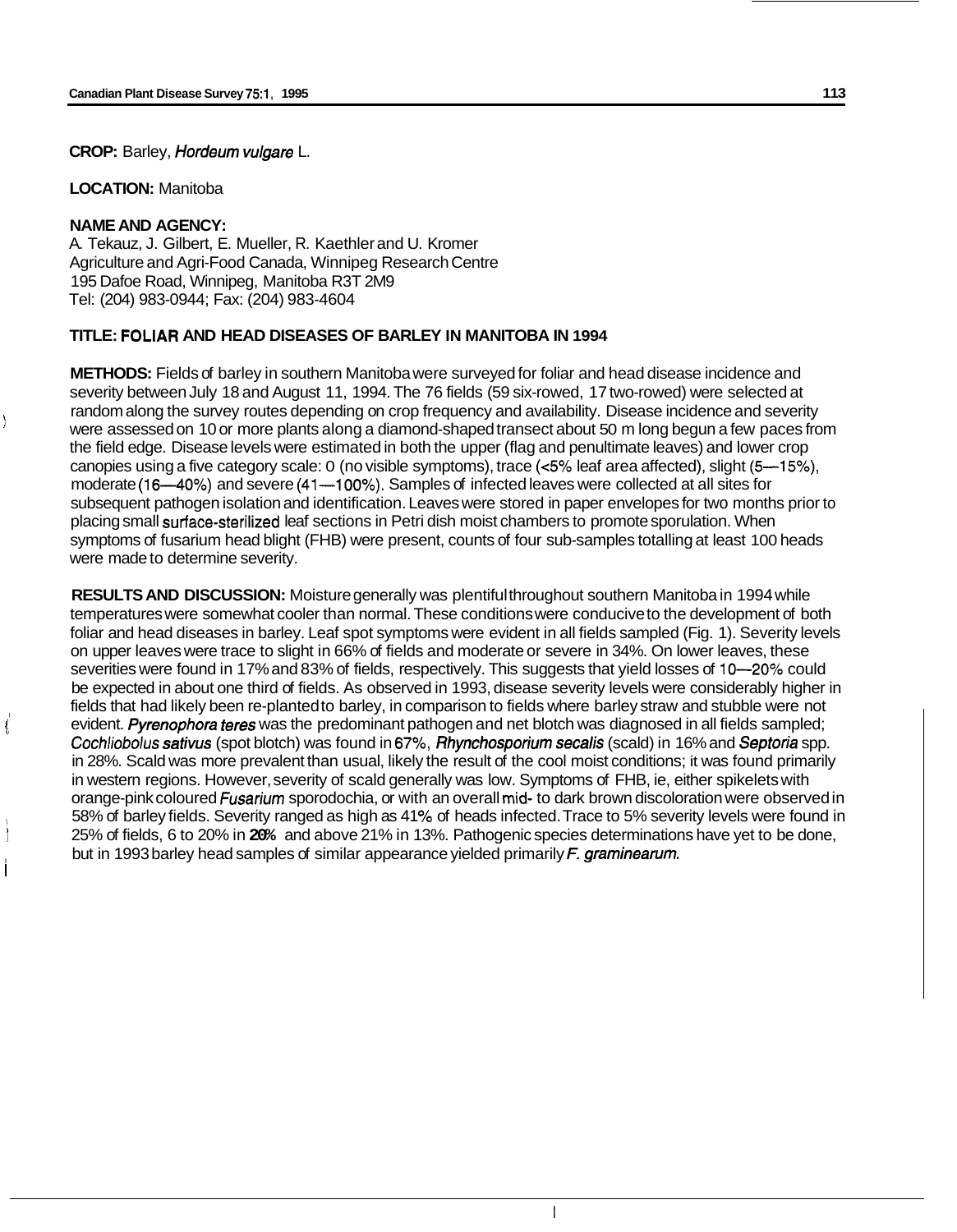

**FIG. 1. Outline of the area of southern Manitoba surveyed for foliar and head diseases of barley in 1994.**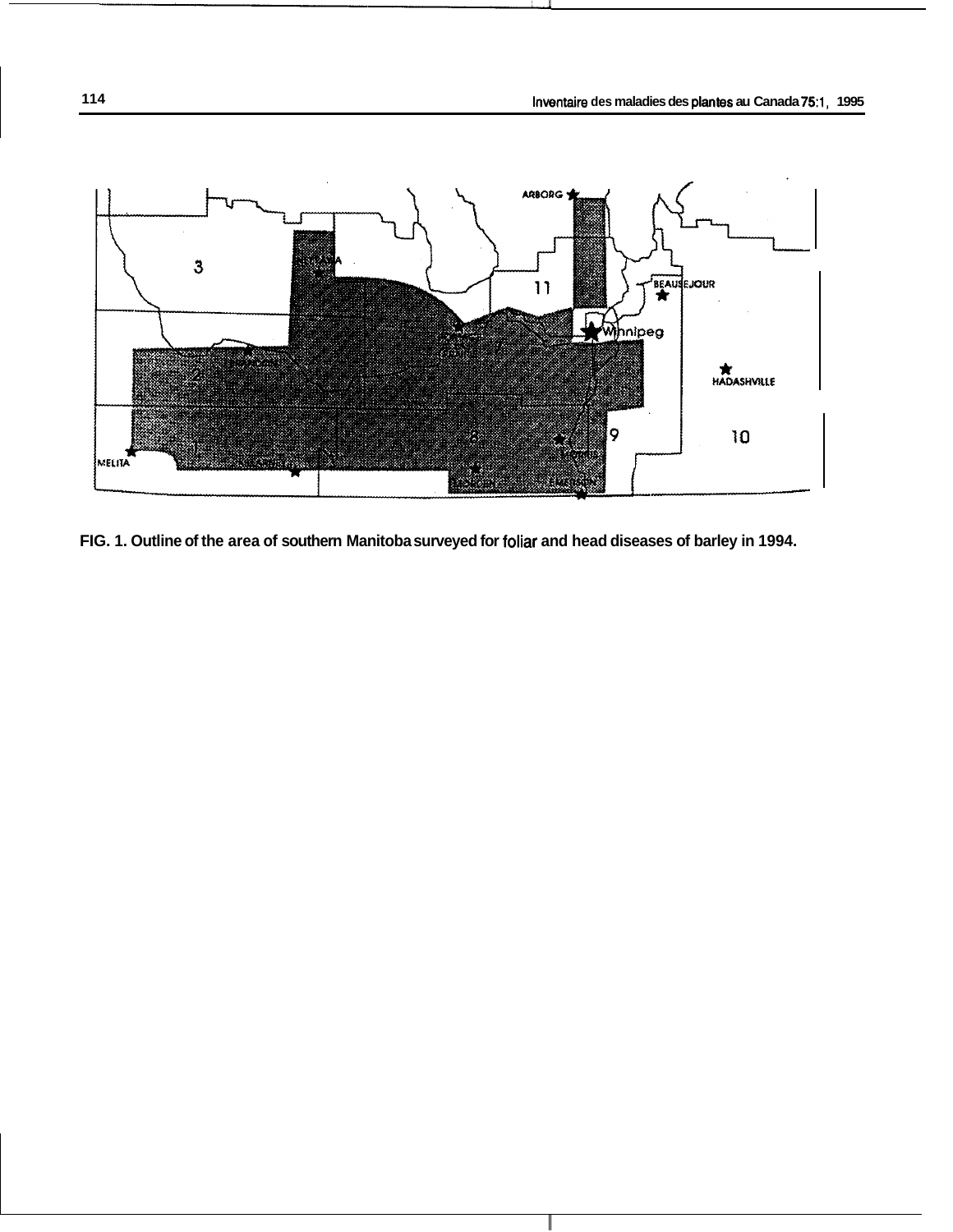**CROP:** Barley and Wheat

#### **LOCATION:** Manitoba

# **NAME AND AGENCY:**

*S.* Haberl, D.J.S. Barr2 and **G.** Platford3

- 1 Agriculture and Agri-Food Canada, Winnipeg Research Centre 195 Dafoe Road, Winnipeg, Manitoba R3T 2M9 Tel: (204) 983-1467; Fax: (204) 983-4604
- 2 Agriculture and Agri-Food Canada, Centre for Land & Biological Resources Research Central Experimental Farm, Ottawa, Ontario K1A 0C6
- **3** Manitoba Agriculture, Plant Pathology Laboratory 201 - 545 University Crescent, Winnipeg, Manitoba R3T 5S6

# **TITLE: FLAME CHLOROSIS IN MANITOBA IN 1994**

**METHODS:** Wheat and barley fields in regions of Manitoba that had previously been systematically surveyed for flame chlorosis (FC) were again surveyed for disease in 1994 (4).

**RESULTS AND COMMENTS:** Flame chlorosis, a soil-borne, virus-like disease of spring cereals has been monitored in Manitoba since it was first observed in western Manitoba in 1985 (3). In 1994, overall incidence of FC was lower than at any time since 1988. Areas near Niverville in the Red River Valley that had had relatively high disease incidences since 1988 (3,4) appeared disease-free in 1994. In western Manitoba, FC was observed in a few barley fields west of Hamiota, and the proportions of affected plants were lower than in recent years. A novel "whiteline" FC was observed in two barley fields south of Shoal Lake. Examinations of cytopathology (1) of whiteline-affected barley leaves, as well as detection of FC-RNA by hybridization to specific probes (5) confirmed that the whiteline disease was a new and distinct manifestation of infection with the FC virus-like agent (2).

## **REFERENCES:**

- 1. Chong, **J.Y.N.** and Haber, **S.** 1992. Cytological alterations associated with flame chlorosis, a novel, virus-like disease of cereals. Phytopathology 82:815-821.
- 2. Haber, S. and Chong, **J.Y.N.** 1995. The Specific role of chloroplasts and mitochondria as targets of the flame chlorosis virus-like agent. Can. **J.** Plant Pathol. (Abstr. in press).
- 3. Haber, S., Barr, D.J:S. and Platford, R.G. 1991. Observations on the distribution of flame chlorosis in Manitoba and its association with certain zoosporic fungi and the intense cultivation of cereals. Can. J. Plant Pathol. 13(3):241—246.
- 4. Haber, S., Platford, R.G., Duczek, L. and Bailey, K. 1993. 1992 Survey of flame chlorosis. Can. Plant Dis. Surv.  $73(1)$ :74-75.
- 5. Haber, S., Wakarchuk, D.A., Cvitkovitch, S.E. and Murray, G. 1991. Diagnosis of flame chlorosis, a novel, virus-like disease of cereals by detection of disease-specific double-stranded RNA with digoxigenin-labelled RNA probes. Plant Dis. 76:590-594.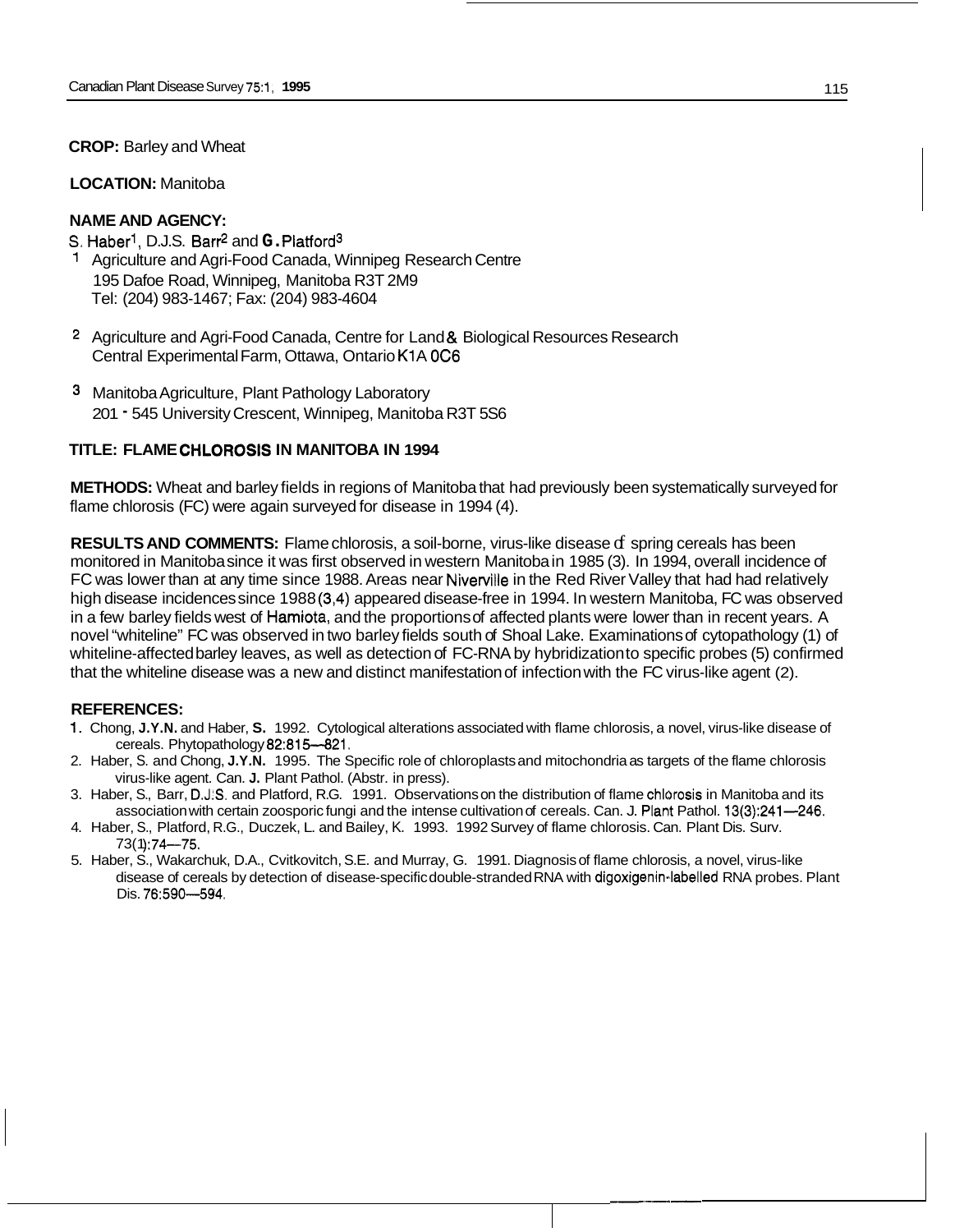**CROP:** Barley, Oat and Wheat

**LOCATION:** Manitoba and Saskatchewan

# **NAME AND AGENCY:**

P.L. Thomas Agriculture and Agri-Food Canada, Winnipeg Research Centre 195 Dafoe Road, Winnipeg, Manitoba R3T 2M9 Tel: (204) 983-1464; Fax: (204) 983-4604

# **TITLE: CEREAL SMUT SURVEY, 1994**

**METHODS:** In July 1994, cereal crops were surveyed for *Ustilago hordei, U. nigra, U. nuda, U. tritici, U. avenae*  and *U. kolleri* in Manitoba and Saskatchewan. The area was covered by routes from Winnipeg-Swift Current-Rosetown-Yorkton-Winnipeg (thanks to N. Howes and G. Hamilton) and Winnipeg-Yorkton-Prince Albert-Swan River-Winnipeg, as well as one day trips north and south of Winnipeg. Fields were selected at random at approximately 15 km intervals, depending on the frequency of the crops in the area. An estimate of the percentage of infected plant (ie, plants with sori) was made while walking an ovoid path of approximately 100 m in each field. Levels of smut greater than trace were estimated by counting plants in a 1 m<sup>2</sup> area at at least two sites on the path. *U. nuda* and *U. nigra* were differentiated by observing germinating teliospores with a microscope.

**RESULTS:** See Table 1. Smut was found in 63% of the fields of barley, 18% of the common wheat, 45% of the durum, and 2% of the oat. The average levels were 0.5% for barley, 0.1 % for durum wheat, trace for common wheat and 0.1% for oat. Two Manitobafields of barley had high levels of smut: 10% loose in one near Minnedosa and 2% loose, 1% false loose and 7% covered in one near Brookdale.

**COMMENTS:** Although no data is available, increased use of seed-treatment fungicides is suspected as one cause of the relatively low levels of smut found in recent years.

| Crop          | No.<br><b>Fields</b> | Smut       | % Fields affected |           | Mean % of infected plants |           |  |
|---------------|----------------------|------------|-------------------|-----------|---------------------------|-----------|--|
|               |                      | Species    | <b>MB</b>         | <b>SK</b> | MВ                        | <b>SK</b> |  |
| Common wheat  | 168                  | U. tritici | 23                | 13        | 0.1                       | $tr^*$    |  |
| Durum wheat   | 55                   | U. tritici | 36                | 49        | tr                        | 0.1       |  |
| Oat           | 50                   | U. avenae  | 0                 | 5         | 0                         | tr        |  |
|               |                      | U. kolleri | 0                 | 5         | 0                         | 0.3       |  |
| <b>Barley</b> | 176                  | U. nada    | 69                | 51        | 0.4                       | 0.3       |  |
|               |                      | U. hordei  | 5                 | 6         | 0.1                       | 0.1       |  |
|               |                      | U. nigra   | 5                 | 2         | tr                        | tr        |  |

**TABLE 1.** Incidence of smut in cereals in Manitoba and Saskatchewan in 1994.

 $\cdot$  tr = less than 0.1%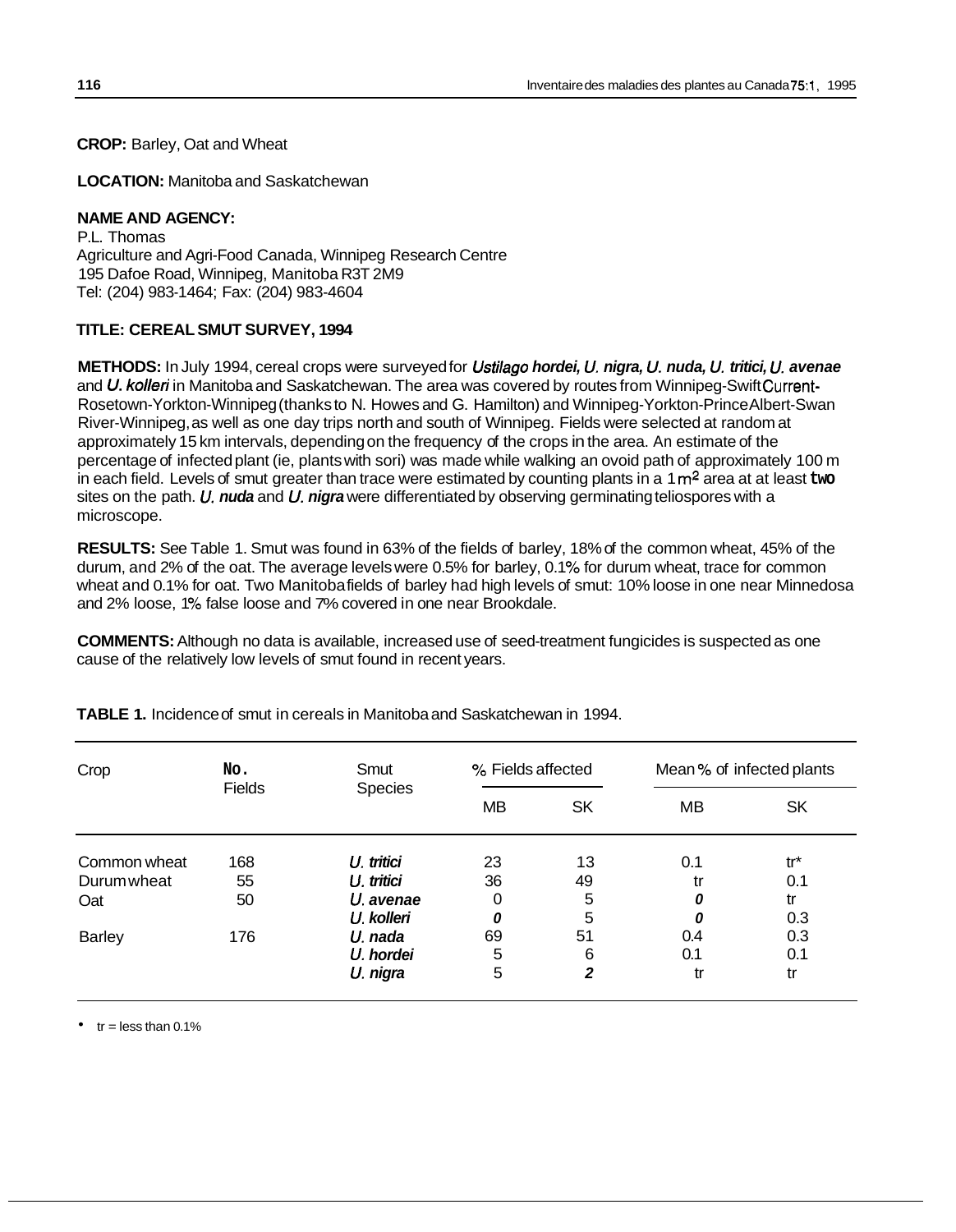#### **CROP:** Barley, Oat and Wheat

**LOCATION:** Manitoba and eastern Saskatchewan

# **NAME AND AGENCY:**

D.E. Harder Agriculture and Agri-Food Canada Research Centre 195 Dafoe Road, Winnipeg, Manitoba R3T 2M9 Tel: (204) 983-1 142; Fax: (204) 983-4604

#### **TITLE: STEM RUSTS OF CEREALS IN WESTERN CANADA IN 1994**

**METHODS:** Surveys of fields and nurseries of barley, oat and wheat for incidence and severity of stem rust *(Puccinia* graminis Pers. f.sp. *tritici* Eriks. and E. Henn. and *P.* graminis f. **sp.** avenae Eriks. and E. Henn.) were conducted in Manitoba in July and August, 1994. Samples for race identification were obtained from fields and trap nurseries in the four western provinces.

**RESULTS AND COMMENTS:** The incidence of stem rust on all three cereals in 1994 was one of the lightest on record in the prairie region. All oat and wheat cultivars recommended for the rust area are resistant to stem rust, and no losses were expected. Infections of susceptible lines in nurseries also were lower than normal, with maximum levels of 10% for wheat stem rust and 2% for oat stem rust. Infections of wild oat also were light. In commercial barley fields, maximum levels of infections were less than 1%, with no losses. About 20–30% infection levels developed on wild barley later in fall. An increased number of collections from cultivated and wild barley were rye stem rust *(P. graminist.sp. secalis* Eriks. and E. Henn.).

For wheat stem rust, race TPM, which has been the predominant race collected from lines of susceptible wheat in nurseries, declined in prevalence. Races QFC and QCC were the main races collected from wheat, and race QCC predominated in collections from cultivated barley and wild barley. In oat stem rust, races NA27 and NA29 predominated. These races are differentiated only by virulence or avirulence to gene *Pg75.*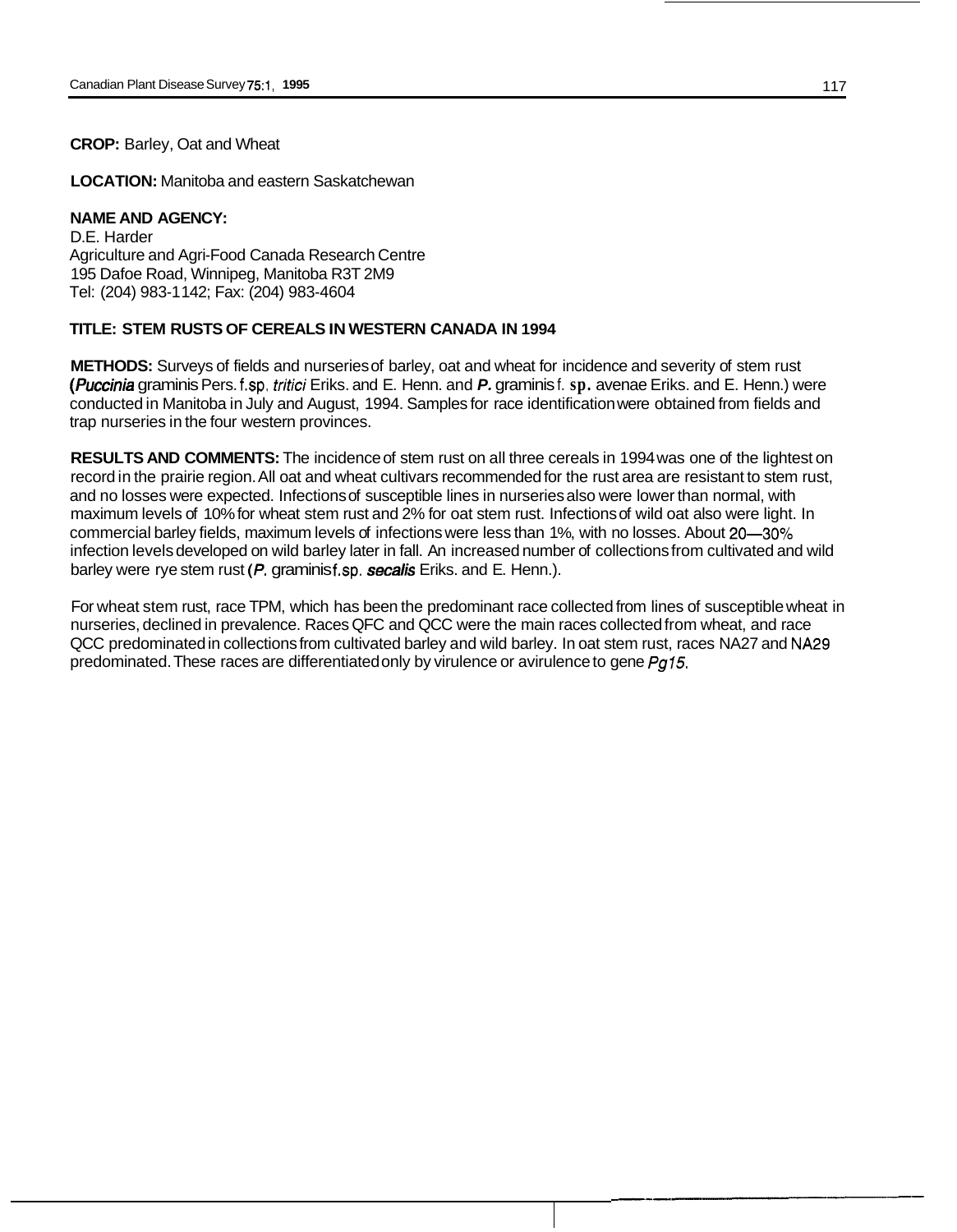**CROP:** Barley, Oat, Wheat

**LOCATION:** Maritime Provinces

# **NAME AND AGENCY:**

R.A. Martin and H.W. Johnston Agriculture and Agri-Food Canada, Charlottetown Research Centre P.O. Box 1210, Charlottetown, Prince Edward Island C1A 7M8 Tel: (902) 566-6851 ; Fax: (902) 566-6821

### **TITLE: CEREAL DISEASES IN THE MARITIME PROVINCES** - **1994**

**METHODS:** This survey of cereal diseases was based on observations by the authors and discussions with cereal specialist from the Maritime Provinces. When required isolation of pathogens were made to confirm identification of disease symptoms. The summary presented describes all cereal production areas in the Maritimes, both commercial and research.

**RESULTS AND COMMENTS:** Weather conditions: The weather patterns in the Maritime Provinces in 1994 were diverse, between locations and over the duration of the growing season. Early weather conditions were very conducive to plantings of spring cereals, as a result of which a large portion of the acreage was planted in early May. Conditions deteriorated during the mid to late May period, with considerable periods of wet and cool weather developing. Prince Edward Island, Nova Scotia and southern parts of New Brunswick were wet through out June turning dry in early July and continuing through to mid September. The northern portions of New Brunswick did however remain relatively wet throughout the entire season. While with late planted fields moisture was a yield limiting effect, much of the early planted crop did not appear to be overly effected by the low rainfall. The low moisture may have reduced severity for some diseases resulting in off-setting yield and quality effects.

Survival of winter wheats were good in most areas, although there were some poor areas particularly on western Prince Edward Island. Where winter survival was not limiting, yields and quality of winter wheat was good.

**Barley:** Predominate diseases throughout the region were net blotch and scald, incited by *Pyrenophora teres* and *Rhyncosporiurn secalis,* respectively. While scald occurred sporadically throughout the entire region it was generally only at low levels outside of the central to northern New Brunswick area. In this latter area scald was at moderate to severe levels in some fields of six row barleys. While the severity of net blotch did not appear to be as high as in some years, use of foliar applied fungicides to research plots did have significant positive yield response benefits. This may have indicated that in a moisture stress situation low levels of disease may have greater yield reduction effects than when moisture is not limiting.

Other diseases of barley were present but there were no reports of a field being severe enough to warrant special attention. Fusarium head blight symptoms, incited by *Fusariurn graminearurn,* were identified but at very low levels, as was loose smut, incited by *Ustilago hordei.* Common root rot, incited by *fusarium* spp. and *Bipolaris sorokiniana,* was observed however incidence and severity were below normal which may have been a reflection of the dry weather conditions during latter growth stages. Powdery mildew, incited by *Erysiphe gramines* f.sp. *hordei* was only observed in significant amounts at one location, on several cultivars under evaluation. Symptoms of spot blotch, incited by B. *sorokiniana,* were observed but as with many of the other diseases incidence and severity were both low.

Wheat: In general the dry conditions in the region were not conducive to the severe development of foliar disease in wheat. Leaf and glume blotch, incited by *Phaeospharia nodorurn (Septoria nodorum),* was present throughout the region but with the exception of northern New Brunswick disease levels were not high. Similarly powdery mildew, incited by *Erysiphe graminis* f.sp. *tritici*, was not a problem in 1994. The low levels of powdery mildew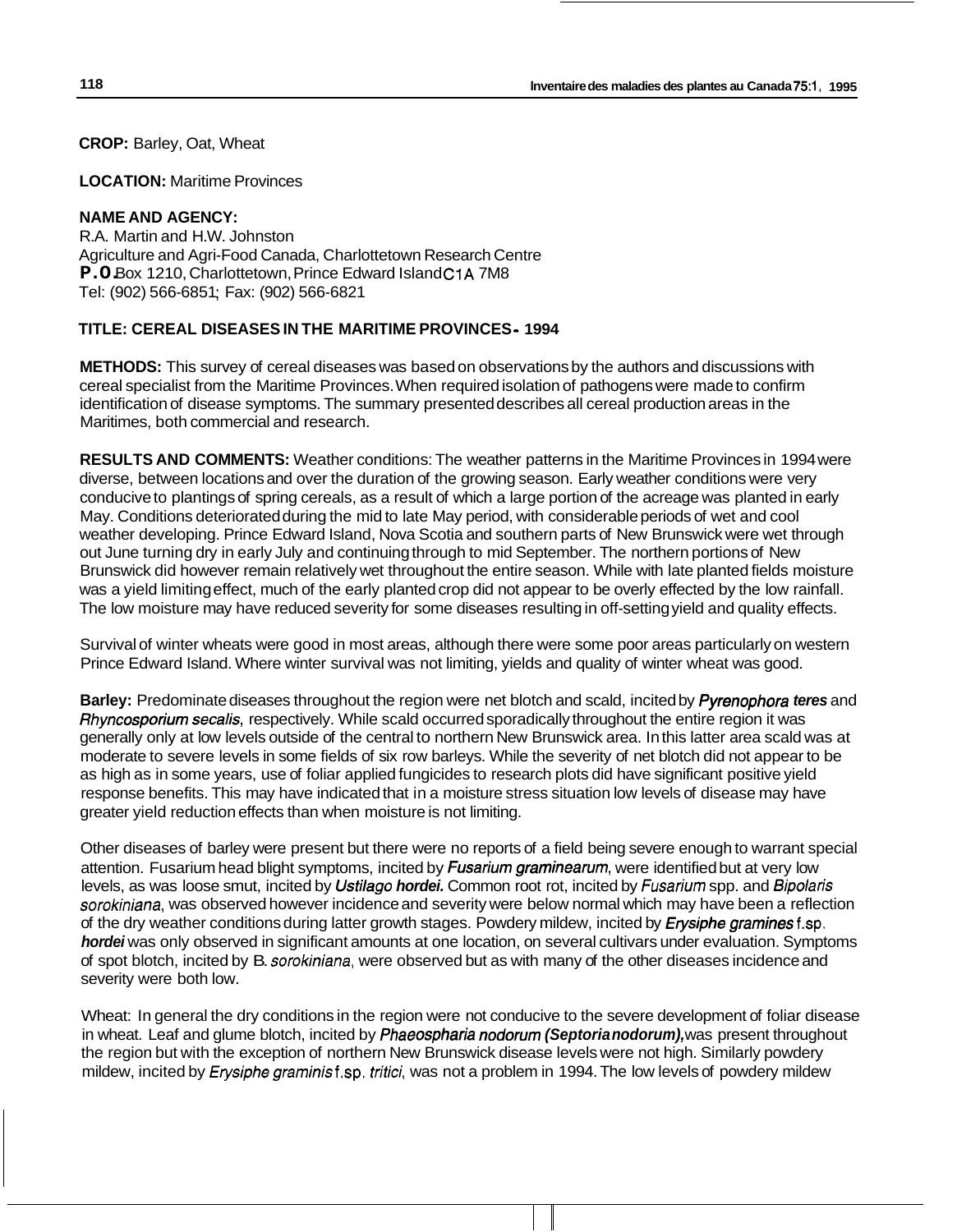observed were in part due to the high percentage of the acreage being planted to more resistant cultivars, and the use of foliar applied fungicides on susceptible cultivars to limit disease development. Fusarium head blight, incited by *Fusarium graminearum,* was observed in most fields but weather conditions were dry enough in most areas of the region to limit the symptom development. On Prince Edward Island, the harvest of the more susceptible cultivars, such as Roblin and Max, some times required cleaning to remove tombstone kernels in order to achieve milling quality. Several fields of Roblin and Grandin in northern areas of New Brunswick did exhibit the beginnings of a moderate yield and quality limiting situation, but milling quality was achieved through combine adjustments to remove tombstone kernels.

Take-all, incited by *Gaeumannomyces graminis,* occurred most frequently in cereal-cereal rotations which are not common in the region. In general rotations used in the Maritimes do not enhance the development of take-all. Loose smut was a minor problem, as much of the cereal seed used was treated with an appropriate fungicide seed treatment or originated from a treated field.

In general yields of spring wheats ranged from poor in Nova Scotia to normal to above normal in much of Prince Edward Island and New Brunswick.

**Oats:** Speckled leaf blotch, incited by *Phaeospharia avenae (Septoria avenae),* was the only foliar disease of consequence on oats in the Maritime Provinces. This is consistent with other years. No reports of severe infection by other fungal pathogens or viruses were reported or noted in **1994.**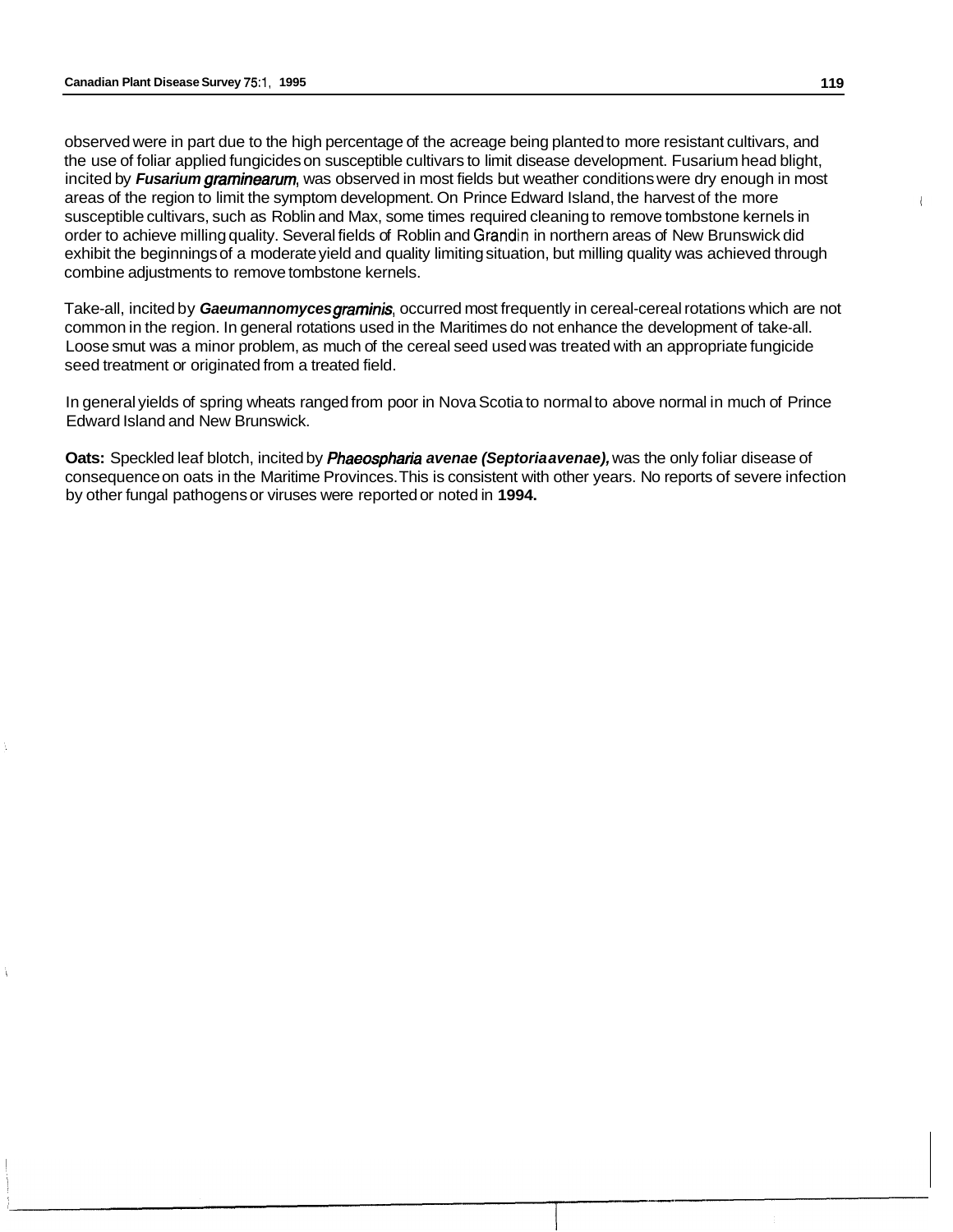**CROP:** Oat

**LOCATION:** Manitoba and eastern Saskatchewan

# **NAME AND AGENCY:**

J. Chong Agriculture and Agri-Food Canada, Winnipeg Research Centre 195 Dafoe Road, Winnipeg, Manitoba R3T 2M9 Tel: (204) 983-0932; Fax: (204) 983-4604

# **TITLE: CROWN RUST OF OAT IN WESTERN CANADA IN 1994**

**METHODS:** Surveys for oat crown rust (caused by *Puccinia coronafa* Cda. f. sp. *avenae* Eriks.) incidence and severity were conducted in southern Manitoba from early July to mid-August, and in eastern Saskatchewan in mid-August. Crown rust collections were obtained from wild oat *(Avena fatua* L.) and commercially grown oat in field surveys, and from susceptible and resistant oat lines grown in uniform rust nurseries. Rust nurseries were composed of susceptible lines, single-gene lines with resistance gene *Pc48* or *Pc68,* lines with resistance genes *Pc38, Pc39* and *Pc68* combined, and common cultivars Dumont and Robert (both have resistance genes *Pc38*  and *Pc39).* The nurseries were located near Arborg, Brandon, Emerson, and Morden, Manitoba, and Indian Head, Saskatchewan. Rust collections were increased on the susceptible cv. Makuru in the greenhouse. One single-pustule isolate, established from each collection, was evaluated for virulence phenotype (race), using 18 backcross oat lines, each carrying a different gene *(Pc35, Pc38, Pc39, Pc40, Pc45, Pc46, Pc48, Pc50, Pc54, Pc56, Pc58, Pc59, Pc60, Pc67, Pc62, Pc63, Pc64,* or *Pc68)* for resistance to crown rust as differential hosts.

**RESULTS AND COMMENTS:** Crown rust in oat was more severe and widespread in Manitoba in 1994 than 1993, making this the worst outbreak of the disease in recent years. In early July, rust severities ranged from trace amounts to 50% in wild oat and susceptible oat lines, and trace amounts to 20% in cultivars with resistance genes *Pc38* and *Pc39* in nurseries. Most of the infections were found on lower leaves. Oat crown rust increased rapidly in the following weeks, particularly in the Red River Valley, and by late July moderate to heavy infections (up to 100% severities) were found in wild oat and susceptible oat lines in the nurseries, and light to heavy infections (up to 60% severities) in cultivars with *Pc38* and *Pc39* in nurseries and farm fields in southern Manitoba. One late-sown field of Robert oat had infections up to 100% severities at the early milk stage, and likely suffered significant losses to crown rust. In 1994, crown rust also was widespread in eastern Saskatchewan. Infections in wild oat generally ranged from light in some locations to heavy in other locations in mid-August. However, in Saskatoon rust severities of up to 100% were observed (Dr. B. Rossnagel) by late July in plots of susceptible oat cultivars.

To date, 140 single-pustule isolates have been isolated from collections of susceptible oat lines and wild oat and 100 virulent phenotypes have been identified. Seventy isolates, comprising 47 virulent phenotypes, were virulent to lines having both genes *Pc38* and *Pc39.* All the currently recommended cultivars, ie, Dumont, Riel, Robert, AC Belmont, AC Marie, and AC Preakness, rely mainly on these **two** genes for crown rust protection. In 1994, for the first time, an isolate with virulence to the gene combination *Pc38, Pc39* and *Pc68* was isolated from oat in Manitoba. Cultivars with this gene combination are being developed at the Winnipeg Research Centre.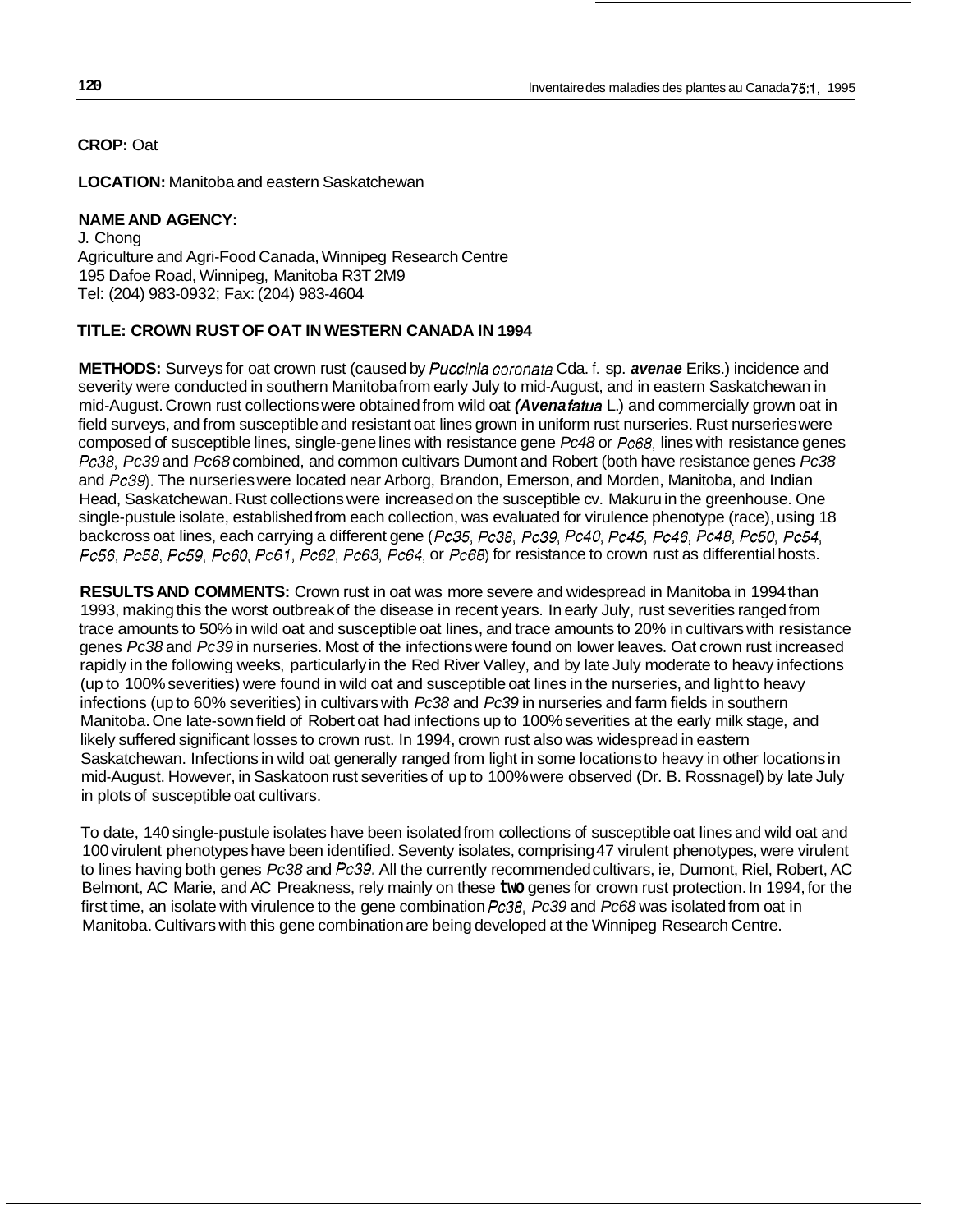#### **CROP:** Oat, *Avena sativa* L.

**LOCATION:** Quebec

#### **NAME AND AGENCY:**

L. Couture and L. Lévesque Agriculture et Agroalimentaire Canada, Centre de recherche **2560,** boulevard Hochelaga Sainte-Foy (Quebec) G1V 2J3 Tel: **(41 8) 657-7980;** Fax: **(41 8) 648-2402** 

# **TITLE: OUTLINE OF DISEASES OF OATS IN QUEBEC IN 1994**

**METHODS:** Most experimental sites of cereals and a number of farmers fields in Quebec were visited at least once in the period from mid-July to mid-August. At each visited site, diseases were identified and their severity assessed in all oat lines and cultivars grown there. Selected plant samples were also collected from field crops at various locations and were examined in the laboratory. Plant growth stage at the time of assessment or sampling ranged from medium milk to medium dough.

**RESULTS AND COMMENTS:** The monthly average temperatures in May, July and August were nearly normal and the one in June was about 2°C above normal. Most drastic changes to the growth season occurred in the precipitation records: they were 15% above normal in June, **95%** in July and **40%** in August. Hours of sunshine were down by **10%** in July.

Moderate and usual levels of speckled leaf blotch *(Stagonospora avenae)* were observed and its occurrence was general. In the Eastern Townships, infections were unusually below average. On the contrary, severities recorded in the Saint-Hyacinthe region were higher than elsewhere.

As in 1993, crown rust *(Puccinia coronafa)* was found more extensively than usual, as it was detected at most sites. The highest severity occurred, as, usual in the south-west part of the province and symptoms were such that it was the most important disease there and significant damage was caused. All lines and cultivars tested at Ste-Anne-de-Bellevue had severe symptoms, up to maximum leaf coverage in some instances.

Stem rust (Puccinia *graminis)* presence was not noticed at any site visited this year, as is usually the case.

Foliage symptoms of yellow dwarf (Barley Yellow Dwarf Virus) were somewhat limited in their occurrence and were more or less limited in severity. They were up to moderate levels in the Eastern Townships. Infection appeared to have come late in most areas and did not cause much damage.

Oat blast (white empty florets) was noticeable to a limited extent at a number of sites. **NO** site in particular was showing more disease than others.

At La Pocatière, a large number of smutted panicles *(Ustilago spp.)* were found among plants that were showing yellow dwarf symptoms; very few such smutted panicles were present in plants not showing yellow dwarf symptoms. This particular phenomenon was not observed elsewhere. In farmers fields, the smut diseases are still a concern in general. It might be related partly to a limited efficacy of seed treatments currently performed in the industry.

Finally, scab or head blight *(Fusarium* spp.) was found regularly in visited sites. Its severity was low but its occurrence was widespread. This disease is seldom found in oats. Isolations on agar media confirmed the presence of *Fusarium graminearurn* as the causal agent. More scab was observed in naked than in covered oat cultivars.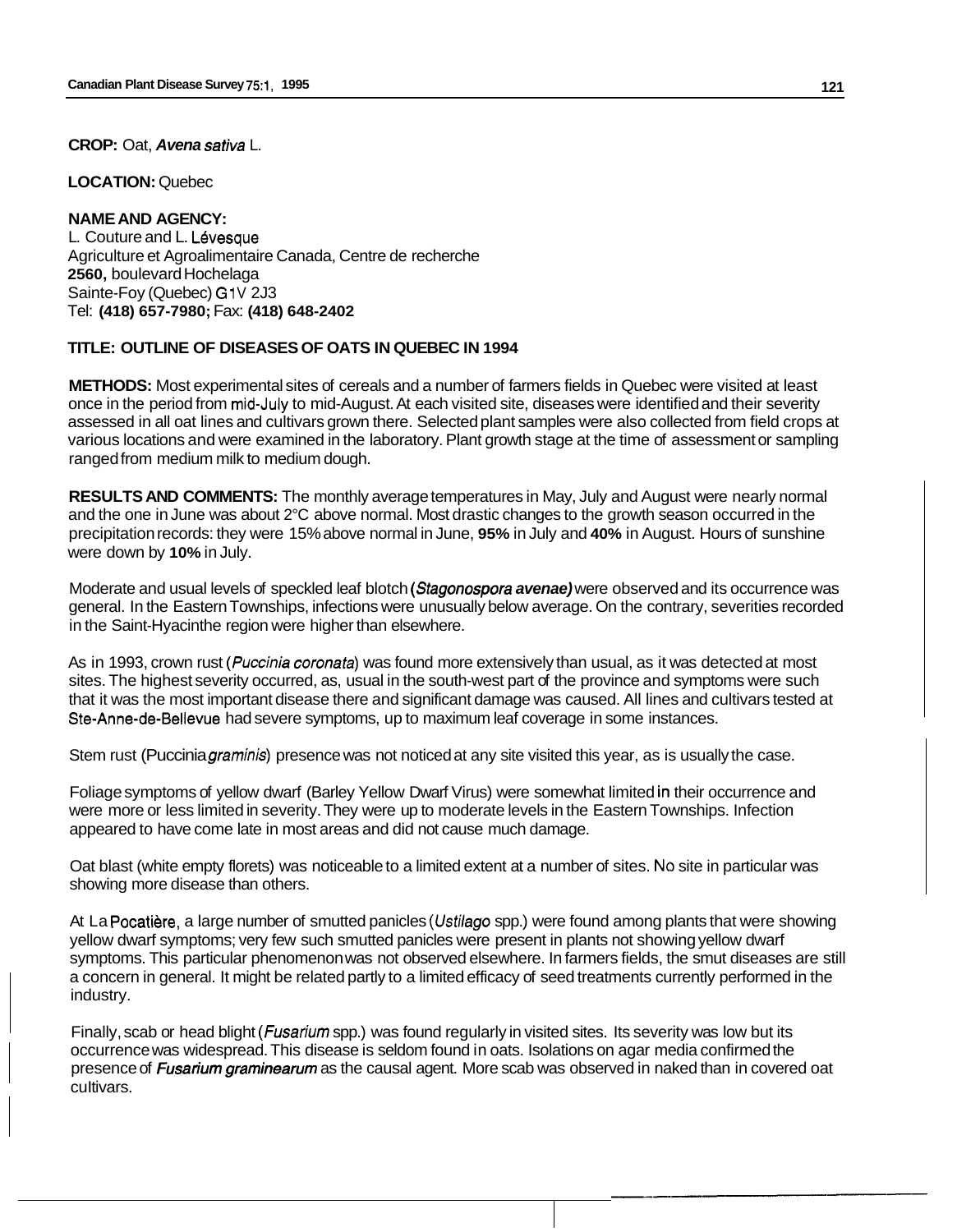I

 $\sum_{i=1}^{n}$ 

**CROP:** Wheat, Triticum *aestivum* L. I

#### **LOCATION:** Saskatchewan

#### **NAME AND AGENCY:**

K.L. Bailey, L.J. Duczek, H.R. Kutcher and H.L. Buckley Agriculture and Agri-Food Canada, Saskatoon Research Centre 107 Science Place, Saskatoon, Saskatchewan S7N OX2 Tel: (306) 956-7200; Fax: (306)956-7247

# **TITLE: SASKATCHEWAN CEREAL ROOT DISEASE SURVEY, 1994**

**METHODS:** Twenty-two fields of wheat and one of barley were surveyed for the presence of take-all and common root rot in the irrigated area of Outlook, Saskatchewan and the dryland area of crop production of Willowbrook, Saskatchewan. Fields were sampled between soft to hard dough growth stages. Disease was assessed on a sample of 25 random plants taken at least 20 paces from the field edge. Another sample of 15 selected plants exhibiting disease symptoms was collected from 10 fields that showed severe stunting, whiteheads, or large areas with dead plants. A root disease rating was calculated based on the percentage of severely diseased plants (at least 50% discoloration from lesions on the subcrown internode) from the total sampled in a field.

The subcrown internodes, crowns, and lower stems of the collected plants were plated for identification of C. *sativus,* red *fusarium,* and Gaeumannomyces *graminis* var. tritici as root pathogens. The tissues were washed for one hour under running water, dried, disinfested with 1% silver nitrate for 1 minute, rinsed three times in sterile distilled water, drained, and then placed on a semi-selective medium for G. *gramininis* var. tritici modified from Juhnke et al. (1984). This was a PDA based media containing 100 **mg/L** streptomycin sulfate, 500 mg L-DOPA ( **L-B-3,4-dihydroxylphenylalanine)** and 10 mg dichloran. Other inhibitory chemicals were omitted. Plates were incubated at 20°C in the dark. The presence of red *Fusaria* and C. *sativus* was recorded at 10 days and of G. graminis var. tritici at 14 days.

**RESULTS AND COMMENTS:** The average root disease rating in the 23 fields surveyed was 30%. The platings from random plant samples showed that, on average, 33% of the plants were infected with G. *graminis,* 23% with red *fusaria,* and 18% with C. *sativus.* The additional samples collected from areas of the fields with severe disease symptoms indicated that 40% of these were infected with G. *graminis,* 27% with *Fusarium,* and **10%** with C. *sativus.* 

A comparison between the two areas suggested that Outlook had higher levels of disease and more infections caused by G. *graminis* and C. *sativus* than Willowbrook (Table 1). A mixture of take-all and prematurity blight was probably responsible for the poor wheat crops in the Willowbrook area in 1994 and the previous few years, whereas at Outlook take-all was the primary disease, followed by prematurity blight and common root rot. Both areas had high levels of take-all in 1993 (Bailey et al. 1993).

Disease ratings were correlated with isolations of G. *graminis* (r = 0.37) and C. *sativus* (r = 0.38) but less so for *Fusarium* (r = 0.1 9). There was a small negative correlation for isolations of G. *graminis* and *fusarium* (r = -0.1 1) but a strong association of isolations of G. *graminis* and *C. sativus* (r = 0.69). There was no association between isolations of *fusarium* and C. *sativus* (r = -0.03).

I I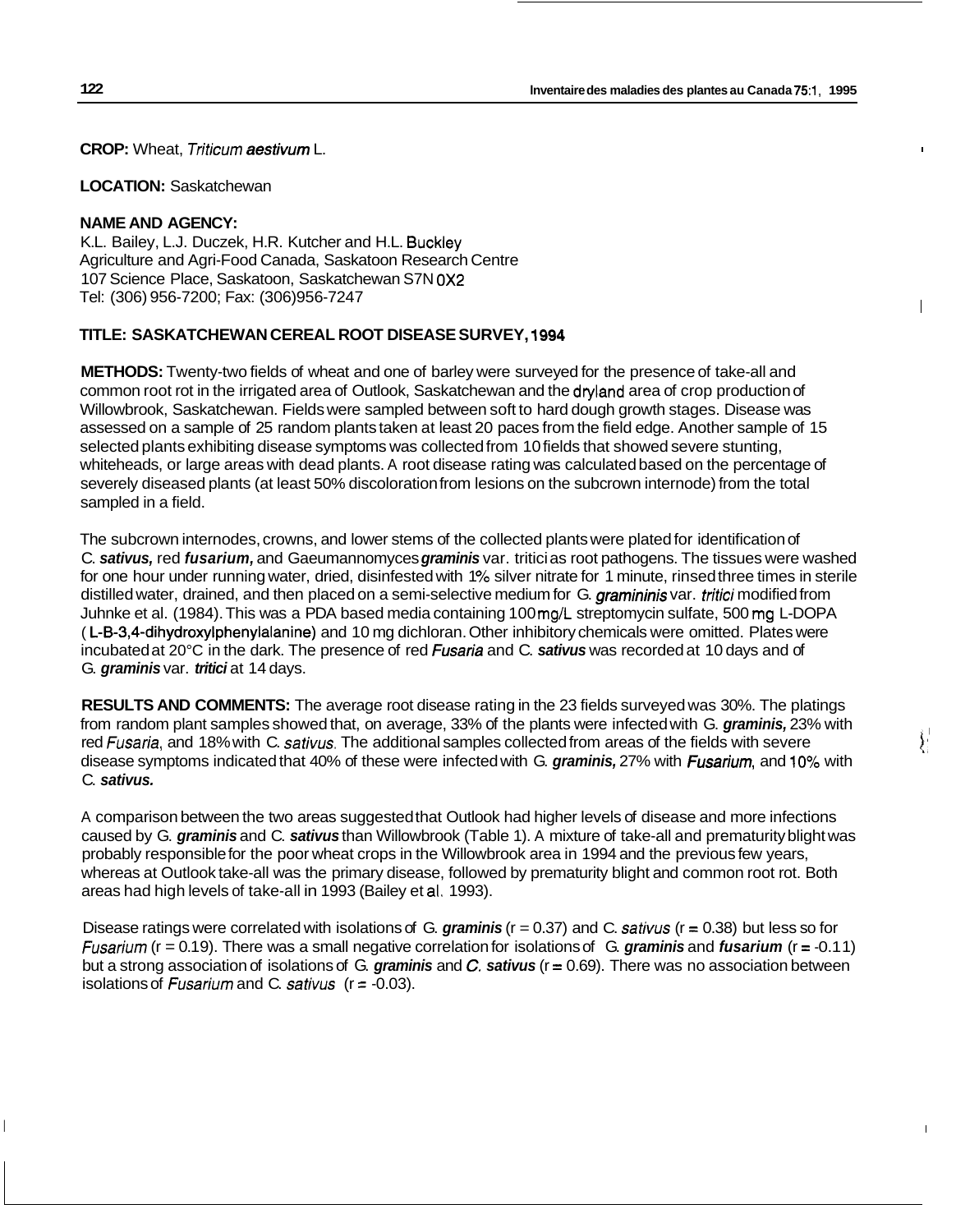**TABLE 1.** Disease rating and percentage of plants infected with G. *graminis* var. *fritici,* red *Fusarium,* and C. *sativus* from the irrigated area of Outlook and the dryland area of Willowbrook in central and eastern Saskatchewan.

| Location           | Sample   | No.<br>fields | Disease<br>rating<br>% | % Plants infected $\pm$ S.E.* |               |                   |  |
|--------------------|----------|---------------|------------------------|-------------------------------|---------------|-------------------|--|
|                    |          |               |                        | C. graminis                   | Red Fusaria   | <b>C.</b> sativus |  |
| Outlook            | random   | 13            | $43 \pm 1.1$           | $39 \pm 4.6$                  | $25 \pm 7.0$  | $24 \pm 5.4$      |  |
| Willowbrook        | random   | 10            | $15 \pm 4.6$           | $26 \pm 3.4$                  | $20 \pm 4.6$  | $9 \pm 3.3$       |  |
| Outlook            | selected | 4             |                        | $49 \pm 14.6$                 | $25 \pm 17.1$ | $26 \pm 11.0$     |  |
| <b>Willowbrook</b> | selected | 6             |                        | $35 \pm 9.5$                  | $28 \pm 9.2$  | $0 \pm 0.0$       |  |

 $S.E. = standard error of mean$ 

#### **REFERENCES:**

- **1.** Bailey, K.L., Duczek, L.J., Jones-Flory, L., Kutcher, R., Fernandez, M.R., Hughes, G.R., Kaminski, D., Kirkharn, C., Mortensen, K., Boyetchko, S., Burnett, P. and Orr, D. 1994. Saskatchewan Central Alberta wheat disease survey, 1993. Can. Plant Dis. **Surv.** 74:79-82.
- Dis. 68:223-236. 2. Juhnke, **M.E., D.E.** Mathre and D.C. Sands. 1984. A Selective medium for *Gaeummanomyces graminis* var. *fritici.* Plant

**CROP:** Wheat, bread

**LOCATION:** Manitoba and eastern Saskatchewan

#### **NAME AND AGENCY:**

1

I I I

J.A. Kolmer Agriculture and Agri-Food Canada, Winnipeg Research Centre 195 Dafoe Road, Winnipeg, Manitoba R3T 2M9 Tel: (204) 983-0771 ; Fax: (204) 983-4604

#### **TITLE: WHEAT LEAF RUST IN THE EASTERN PRAIRIES IN 1994**

**METHODS:** Wheat fields, uniform nurseries of known cultivars and breeding lines in Manitoba and eastern Saskatchewan were surveyed for incidence and severity of leaf rust in June, July, and August.

**RESULTS AND COMMENTS:** In 1994 the initial observation of leaf rust was on winter wheat at Carman, Manitoba on June 19. Warm and dry weather in the eastern prairies during the latter half of June and first week of July slowed development of the leaf rust epidemic. In the second week of July leaf rust was found at trace levels on spring wheat throughout southern Manitoba. **By** the first week of August in the Red River Valley of Manitoba leaf rust infections levels on the moderately resistant cultivar Katepwa had reached 40%, and were up to 10% on the more resistant cultivar Roblin. Susceptible winter wheats had infection levels up to 100% in southern Manitoba. Levels of leaf rust infections on spring wheat were very light in other areas of southern Manitoba and eastern Saskatchewan. Yield losses were not expected in these areas.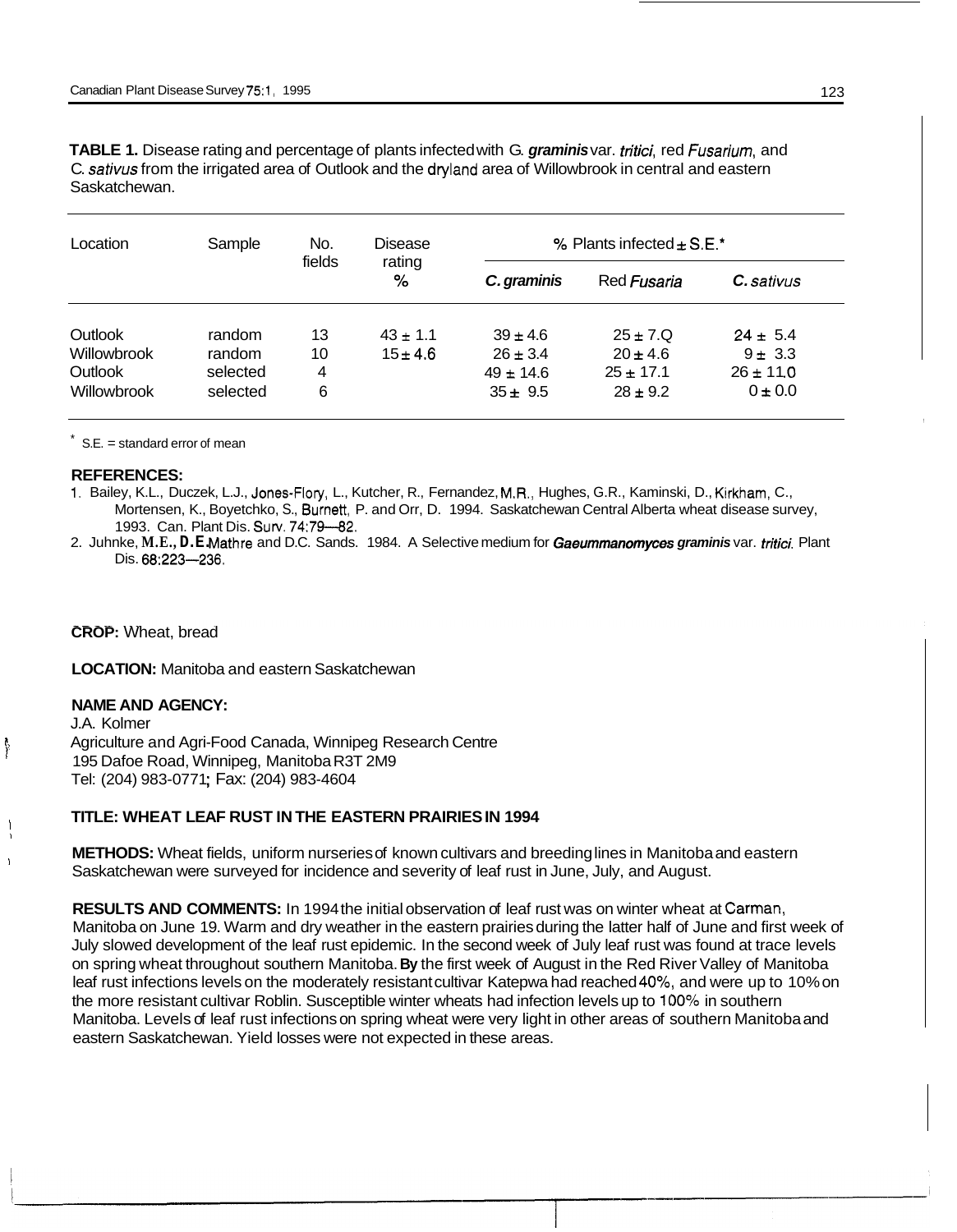**CROP:** Wheat

**LOCATION:** Manitoba

# **NAME AND AGENCY:**

J. Gilbert, A. Tekauz, R. Kaethler, E. Mueller and U. Kromer Agriculture and Agri-Food Canada, Winnipeg Research Centre **195** Dafoe Road, Winnipeg, Manitoba R3T **2M9**  Tel: **(204) 983-0891** ; Fax: **(204) 983-4604** 

# **TITLE: OCCURRENCE OF FUSARIUM HEAD BLIGHT IN MANITOBA IN 1994**

**METHODS:** A survey for fusarium head blight (FHB) in spring wheat fields was conducted in southern Manitoba between 20 July and **1 1** August **1994.** Heads were examined in **166** fields (1 **13** common, **15** durum, **38** semidwarf) between watery-ripe and medium dough stages of development. The percentage of heads affected with FHB was estimated in each field. Kernels from sampled heads were surface sterilized and incubated on potato dextrose agar under continuous cool white light for **5-7** days to promote pathogen sporulation to confirm diagnosis and to aid in Fusarium species identification.

**RESULTS AND COMMENTS:** Southern Manitoba again experienced an epidemic of FHB second in severity only to that of **1993.** Blighted heads were found in wheat fields throughout the surveyed area (Fig. 1). Severity in most fields ranged from trace to **10%** of heads infected west of Portage la Prairie. The more severely infested fields **(10**  to **70%** heads affected) were found in the Red River Valley and adjacent regions in crop districts **7** and **8** (Fig. **1).**  Severity levels in all wheat classes were similar (Table 1). Fusarium *graminearurn* was the principal causal species accounting for **>95.0%** of isolations from common and semi-dwarf cultivars and **67%** of isolations from durum wheats. Fusarium *avenaceum* was the second most commonly isolated species, especially from durum cultivars. The predominant species in the Red River Valley was F. *graminearum.* F. *avenaceum* and F. *poae*  were more commonly isolated from wheat fields in the southwestern part of the province.

| Wheat type | No. of                    | Fusarium spp. (%) |              |       |  |  |
|------------|---------------------------|-------------------|--------------|-------|--|--|
|            | <b>Fields</b><br>surveyed | F. graminearum    | F. avenaceum | Other |  |  |
| Common     | 113                       | 97.3              | 1.7          | 1.0   |  |  |
| Semi-dwarf | 38                        | 98.3              | 1.2          | 0.5   |  |  |
| Durum      | 15                        | 67.0              | 25.8         | 7.3   |  |  |

**TABLE 1.** Fusarium species isolated from spring wheat in southern Manitoba in **1994.**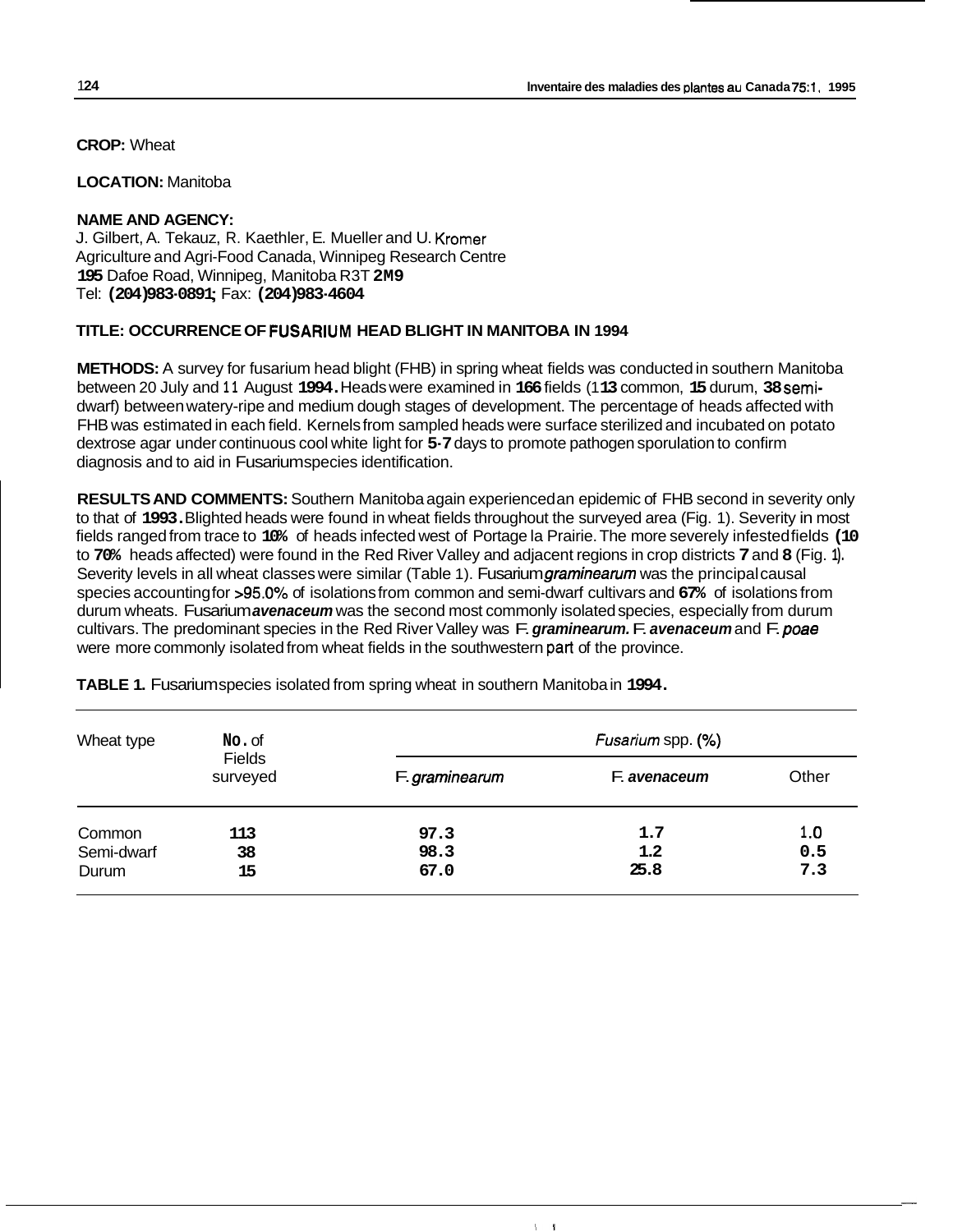!

í

ii<br>it





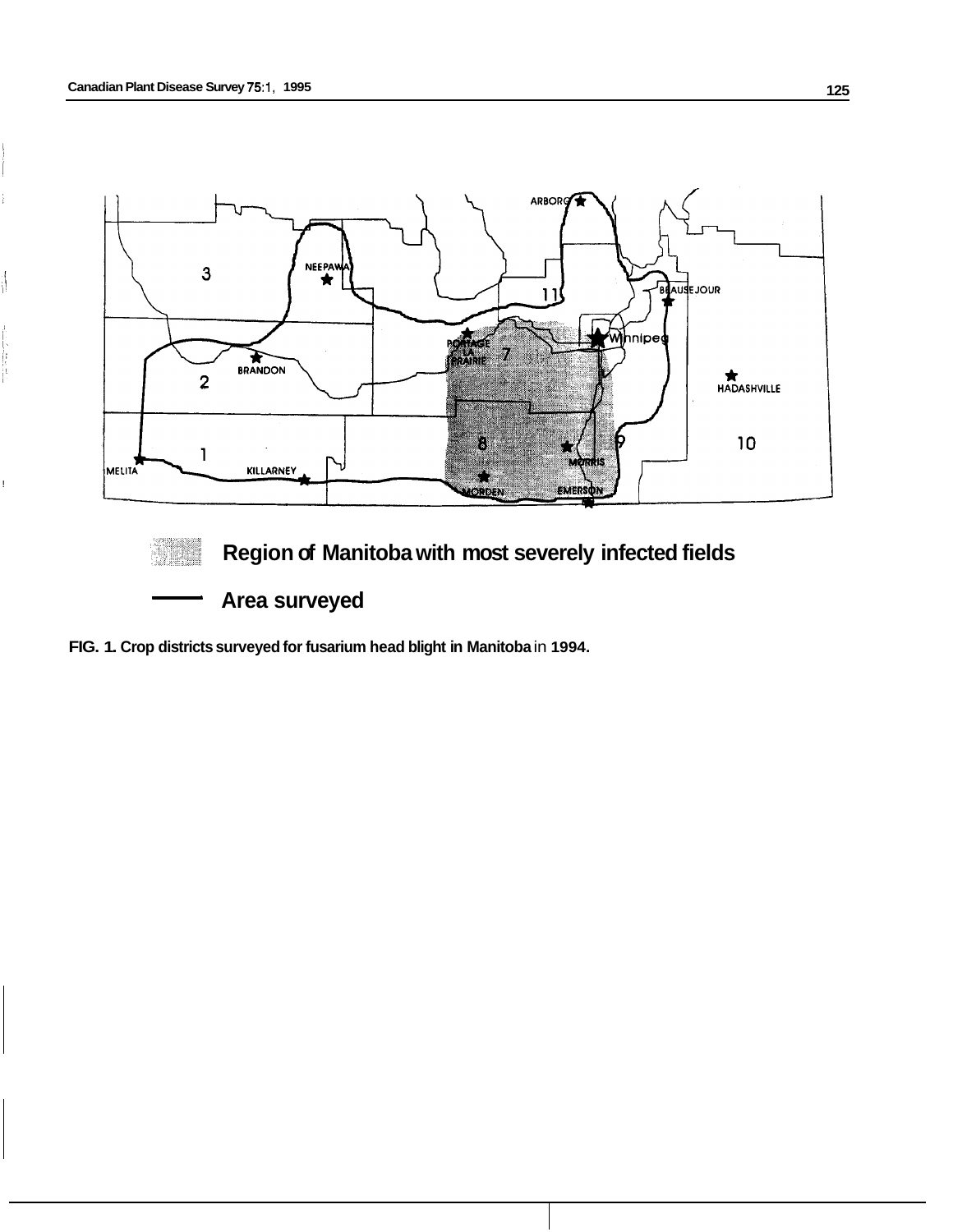**CROP:** Wheat

**LOCATION:** Manitoba

### **NAME AND AGENCY:**

J. Gilbert, A. Tekauz, R. Kaethler, E. Mueller and U. Kromer Agriculture and Agri-Food Canada Research Centre 195 Dafoe Road, Winnipeg, Manitoba R3T 2M9 Tel: (204) 983-0891; Fax: (204) 983-4604

# **TITLE: LEAF SPOT DISEASES OF SPRING WHEAT IN MANITOBA IN 1994**

**METHODS:** Surveys for foliar diseases of spring wheats were conducted in southern Manitoba between 18 July and 10 August 1994. Leaves were collected from 141 fields (102 common, 13 durum, 26 semi-dwarf) between heading and soft dough stages of development. Severity of disease on upper and lower leaves was categorized as 0, trace (TR), 1, 2, 3 or 4, with 4 describing dead leaves and 1 lightly affected. Samples of diseased leaf tissue were surface sterilized and placed in moisture chambers for 5-7 days to promote pathogen sporulation and disease identification.

**RESULTS AND COMMENTS:** Weather conditions in 1994 favoured leaf spot disease development. Severity levels for leaf spot diseases on the upper leaves of wheat were light in July (TR-l), and moderate (2) in August. On lower leaves levels were moderate to severe (3-4) throughout the survey period. Incidence of septoria leaf and glume blotch caused by *Septoria nodorum* was high in all wheat classes (Table 1, Fig. 1). High levels of S. *rririci,* speckled leaf blotch, were observed on common and semi-dwarf cultivars for a third consecutive year over much of the surveyed region (Fig. 1). On durum cultivars levels of S. *rririci* were low, and incidence of *Cochliobolus sativus,* spot blotch, and *Pyrenophora tritici-repentis,* tan spot, high. Tan spot was most prevalent **in**  western Manitoba (Fig. 1). The highest incidence of S. *avenae* f. sp. *triticea* in several years was recorded in 1994, but severity was low. *Septoria* species accounted for 67% of the pathogenic fungi isolated. While incidence of tan spot and spot blotch was high, severity levels remained low as indicated by the number of isolations, 17.3% and 15.6%, respectively.

|                            | <b>Disease</b> |               |              |              |              |  |  |  |  |
|----------------------------|----------------|---------------|--------------|--------------|--------------|--|--|--|--|
| Wheat type                 |                | Septoria spp. | Spot blotch  | Tan spot     |              |  |  |  |  |
|                            | S. nodorum     | S. tritici    | S. avenae    |              |              |  |  |  |  |
| Common                     | 78.4           | 69.6          | 34.3         | 67.6         | 58.8         |  |  |  |  |
| Semi-dwarf<br>Durum        | 73.0<br>76.9   | 65.3<br>38.4  | 30.7<br>38.4 | 53.8<br>84.6 | 69.2<br>92.3 |  |  |  |  |
| <b>Total Fields</b>        | 109            | 93            | 48           | 94           | 90           |  |  |  |  |
| Field (%)<br>Isolations(%) | 77.3<br>31.8   | 65.9<br>28.8  | 34<br>6.4    | 66.6<br>15.6 | 63.8<br>17.3 |  |  |  |  |

**TABLE 1.** Frequency of leaf spot diseases identified in 141 wheat fields in Manitoba in 1994.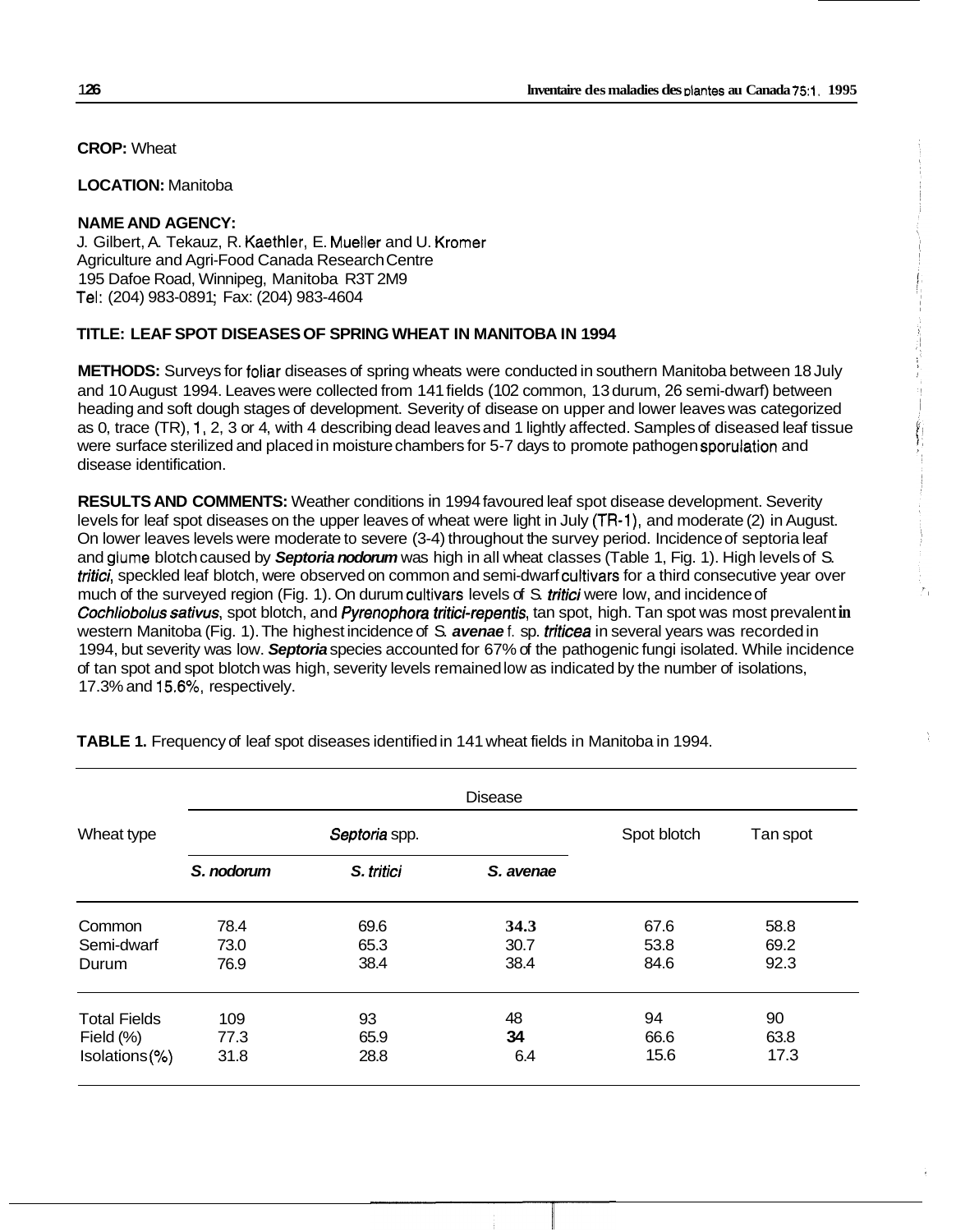Ą  $\vert \langle$ 

 $\hat{\mathcal{C}}$ 



**Septoria nodorum leaf blotch Septoria tritici speckled leaf blotch TTTTI** Tan spot<br> **Area Surveyed** Areas of High Sever<br>
<u>WAX</u> Septoria nodoru<br> **ARNY** Septoria tritici s<br> **ITITII** Tan spot<br> **Area Surveyed** 

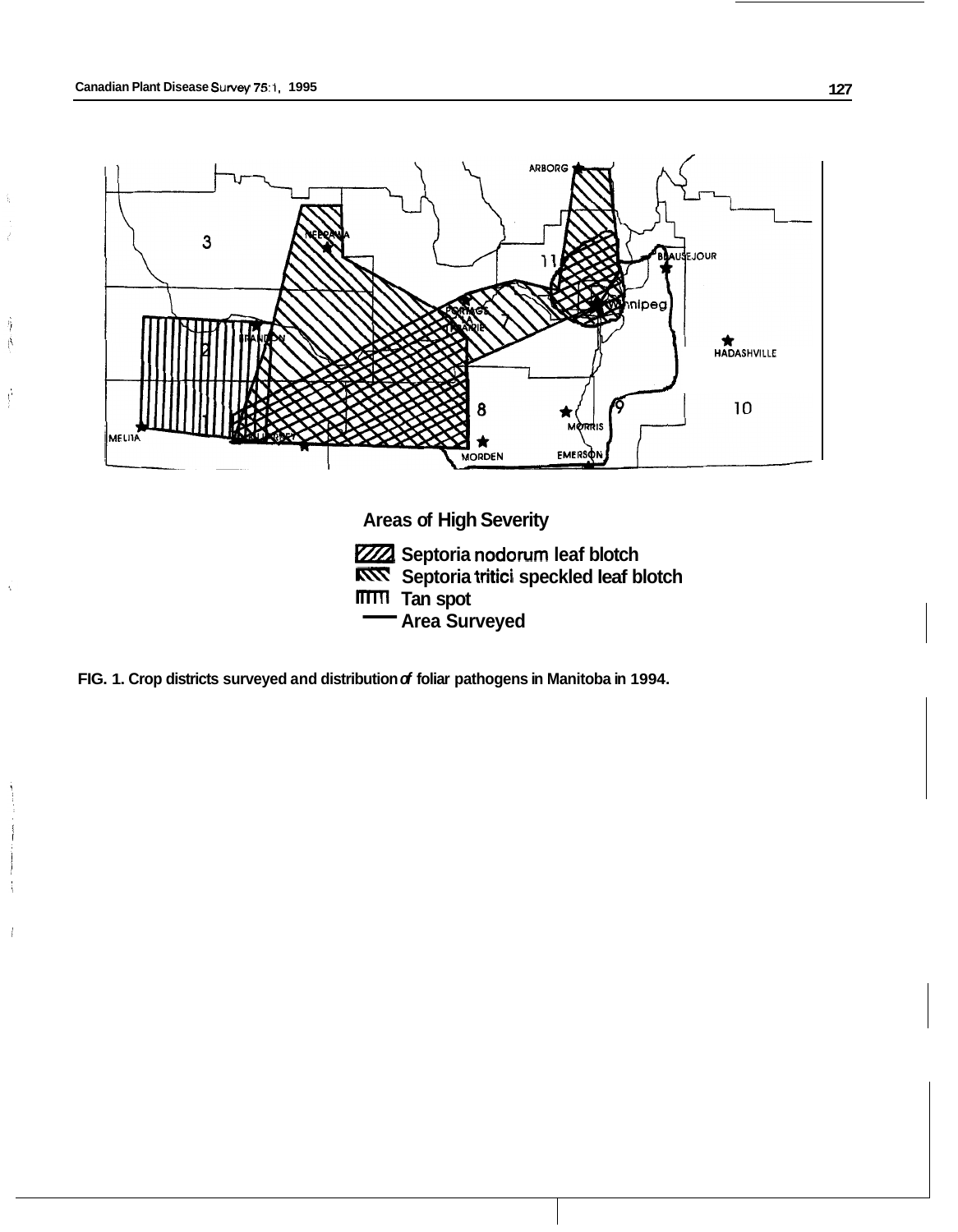**CROP:** Wheat, common, *Triticum aesfivum* L.

**LOCATION:** Quebec

# **NAME AND AGENCY:**

**L.** Couture, J-P. Dubuc and A. Comeau Agriculture et Agroalimentaire Canada, Centre de recherche 2560, boulevard Hochelaga Sainte-Foy (Quebec) G1V 2J3 Tel: (418) 657-7980; Fax: (418) 648-2402

# **TITLE: OCCURRENCE OF CONTAMINATION OF WHEAT GRAIN BY THE ORANGE WHEAT MIDGE AND SEED MICROFLORA IN QUEBEC**

**METHODS:** Six spring wheat fields were visited in Quebec in the summer of 1994. At each visited site, a few hundred spikes were collected at random and preserved in a cooler. Plant growth stage at the time of sampling was early to mid milk. All samples were frozen until further use in the laboratory. From each lot collected, 100 spikes were dissected and examined for presence of the orange wheat midge *(Sitodiplosis mosellana).* The number of larvae and the number of spikelets were counted in each spike. The remaining spikes were dried and threshed. To determine fungal and bacterial contamination of grain, representative sub-samples of 100 seeds (mostly immature) were plated on PCNB agar (for bacteria as a group and *fusarium* spp.) and on mannitol agar (for fungi as a group and *fusarium graminearum).* Prior to plating out, seeds were surface-sterilized for 30 sec in 70% ethanol and 2 min in 1% sodium hypochlorite. The number of seeds with colonies of the sought after microorganisms were counted after a 13-day incubation at room temperature. Single correlations (r) were calculated between incidence of orange wheat midge and seed contamination levels.

**RESULTS AND COMMENTS:** Data collected are shown in Table 1. Orange wheat midge larvae were found consistently in all samples examined. High percentages of infested spikes were recorded, with a maximum of 82% at **Sainte-Anne-de-Bellevue.** The incidence of infested spikes appeared to be favoured in warm locations compared to cooler locations such as La Pocatiere and Normandin. The number of larvae found per spike and per spikelet were higher than 4 and higher than 0.3 in half the samples.

|                   | Orange Wheat Midge incidence |                  |           | Contamination of seeds (%) |                |      |             |  |
|-------------------|------------------------------|------------------|-----------|----------------------------|----------------|------|-------------|--|
|                   | Infested                     | Number of Larvae |           |                            |                |      | fusarium    |  |
| Location          | spikes (%)                   | /spike           | /spikelet | <b>Bacteria</b><br>Total   | Fungi<br>Total | spp. | graminearum |  |
| Ste-Anne Bellevue | 82                           | 4.5              | 0.32      | 99                         | 37             | 2    | 2           |  |
| Saint-Polycarpe   | 50                           | 1.1              | 0.07      | 84                         | 37             | 3    |             |  |
| Sainte-Rosalie    | 88                           | 5.2              | 0.32      | 61                         | 34             | 3    | 3           |  |
| Lennoxville       | 61                           | 5.0              | 0.34      | 49                         | 37             | 3    | 3           |  |
| La Pocatière      | 58                           | 2.2              | 0.14      | 40                         | 58             | 2    |             |  |
| Normandin         | 36                           | 1.6              | 0.13      | 15                         | 71             | 8    | 3           |  |

**TABLE 1.** Records of incidence of orange wheat midge and seed contaminants in wheat samples collected at locations in Québec.

Coefficients of correlation between incidence of orange wheat midge and seed contamination levels are shown in Table 2. No correlation is significant at P *5* 0.05. The highest correlation found is between percentage of infested spikes and fungal contamination (r=0.721, **P=0.1056).** The low incidence of *Fusarium* fungi is probably due to the early sampling of plant material.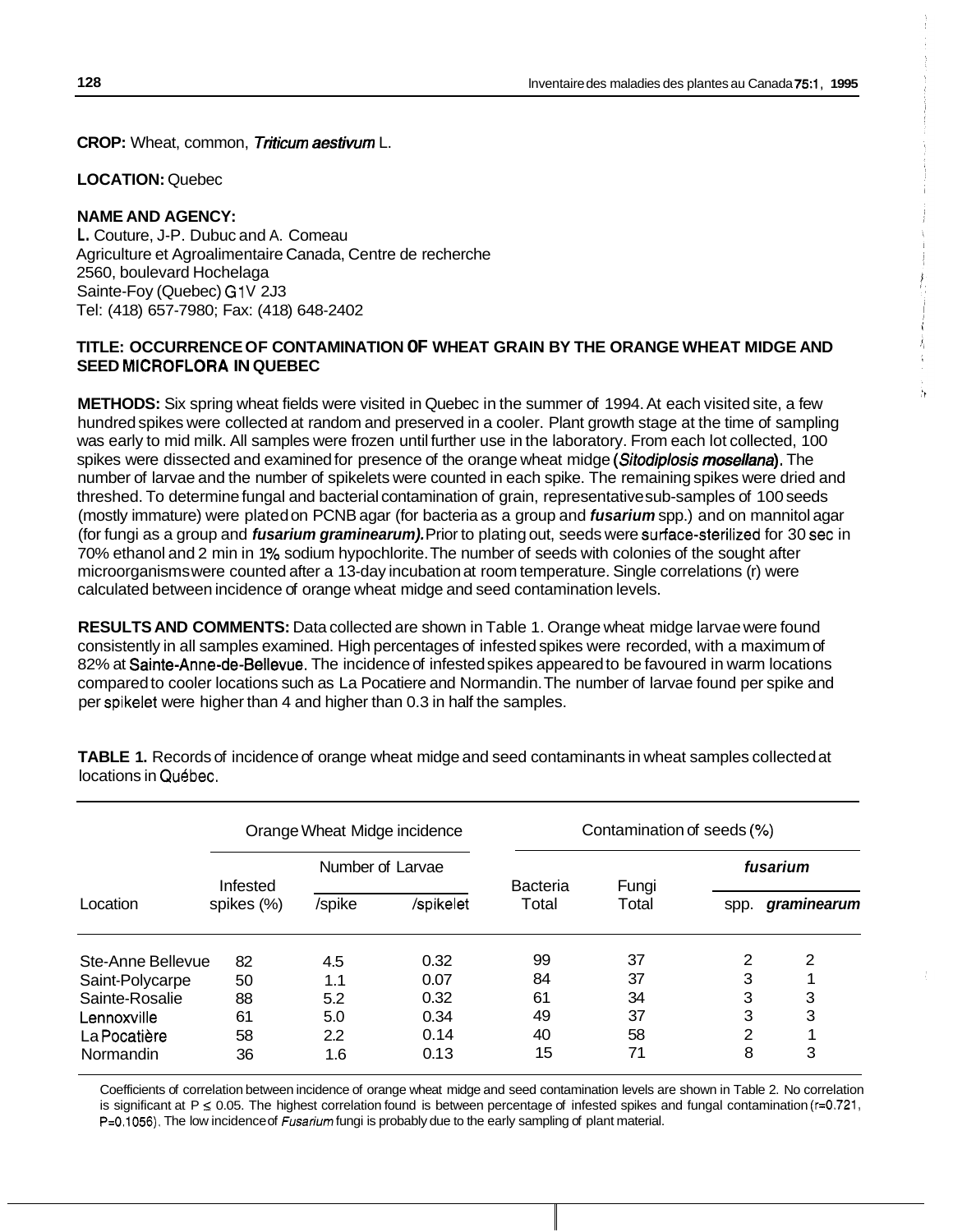**Correlation** *(0* **with seed contamination Orange Wheat Midge incidence Bacteria** *Fung Fusarium* **spp. F. graminearum Percentage of infested spikes 0.601 0.721 0.668 0.151**  *(0.2074) (0.1056) (0.1470) (0.7754)*  **Number of larvae per spike**  $0.270$  **0.608 0.410 0.580** *(0.6053) (0.2005) (0.4197) (0.228 1)*  **Number of larvae per spikelet 0.260 0.555 0.348 0.613 0.613 (0.6182) (0.795) 195** *(0.6 182) (0.253 1) (0.4987) (0.1958)* 

**TABLE 2. Correlation between incidence** of **orange wheat midge and contamination** of **seeds in wheat collected in Quebec.** 

**P values in parentheses.** I

ķ

 $\overline{\phantom{a}}$